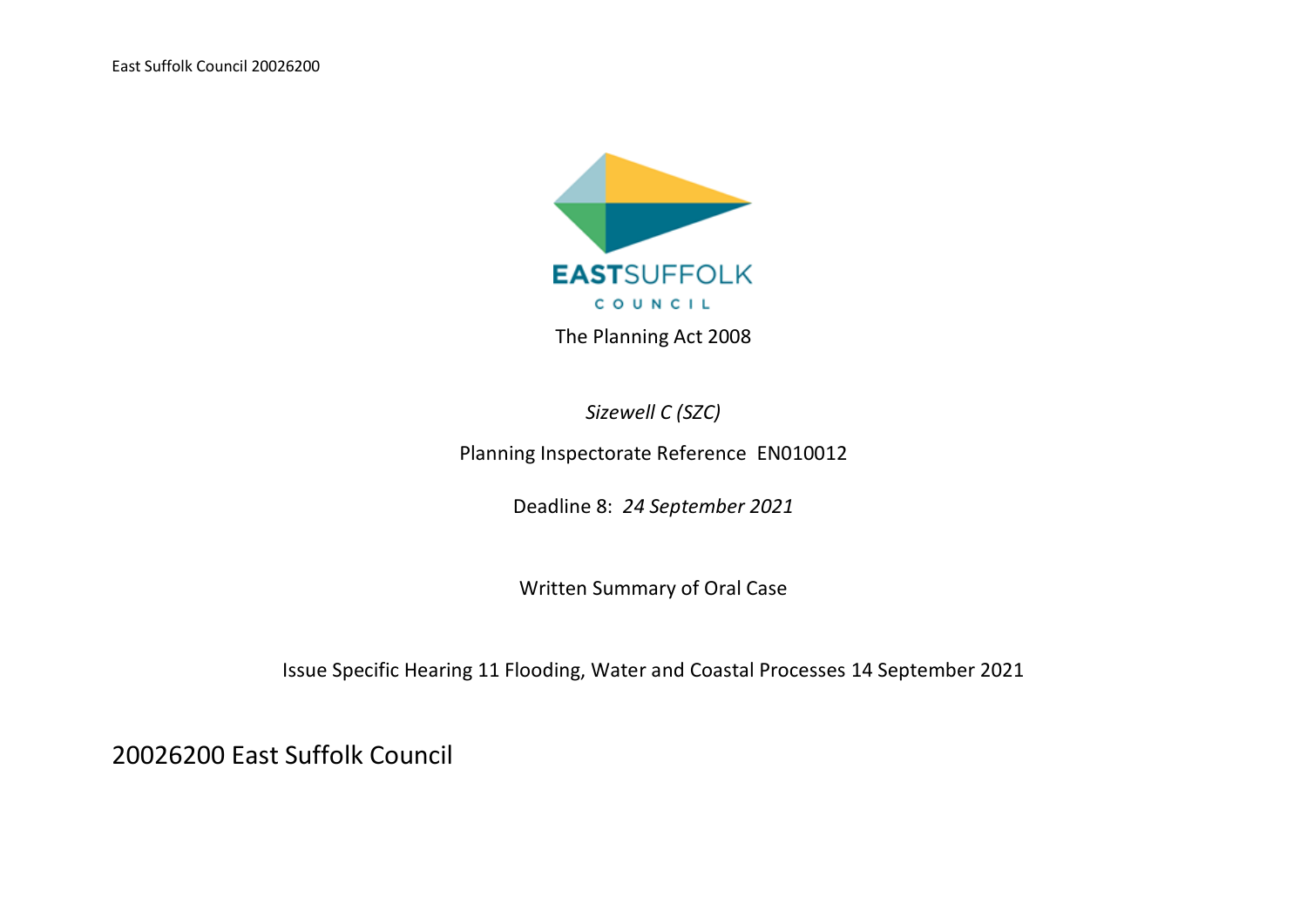## **Issue Specific Hearing 11 (ISH11) on Flooding, Water and Coastal Processes.**

Reference will be made in Agenda items to the Applicant's and IP's responses to ExQ1 and ExQ2, the comments on those responses and all written representations up to Deadline 7.

| <b>Agenda Item</b>                                                                                                                                                                                                      | <b>East Suffolk Council Submissions</b>                                                                                                                                                                                                                                                                                                                                                                                                                                                                                                                                                      |
|-------------------------------------------------------------------------------------------------------------------------------------------------------------------------------------------------------------------------|----------------------------------------------------------------------------------------------------------------------------------------------------------------------------------------------------------------------------------------------------------------------------------------------------------------------------------------------------------------------------------------------------------------------------------------------------------------------------------------------------------------------------------------------------------------------------------------------|
| 1. Introductions                                                                                                                                                                                                        | Speakers on behalf of East Suffolk Council (ESC):<br>Isabella Tafur, Barrister<br>Paul Patterson, Senior Coastal Engineer, East Suffolk Council                                                                                                                                                                                                                                                                                                                                                                                                                                              |
| 2. Water Supply<br>The Water Supply Strategy and the<br>availability of both potable and non-<br>potable water to meet the full demands<br>of the Project with particular regard to<br>the early years of construction. | The Applicant has confirmed that a proportion of the potable water created by the desalination<br>plant will be destined for domestic use (that is to say drinking, washing, cooking and such) and<br>therefore as a surface water source non-mains supply would fall within the scope of the Private<br>Water Supply Regulations 2016 most likely as a Regulation 9 supply.<br>"Large supplies and supplies as part of a commercial or public activity<br>9. $-(1)$ Paragraph (2) applies in the case of a private water supply (other than a supply specified in<br>requlation 8) that $-$ |
|                                                                                                                                                                                                                         | (a) supplies an average daily volume of water of 10m3 or more, or<br>(b) supplies water as part of a commercial or public activity.<br>(2) Where this paragraph applies, the local authority must monitor for any parameter in Parts 1<br>and 2 of Schedule 1 in accordance with Schedule 2 and carry out any additional monitoring that<br>the risk assessment shows to be necessary."                                                                                                                                                                                                      |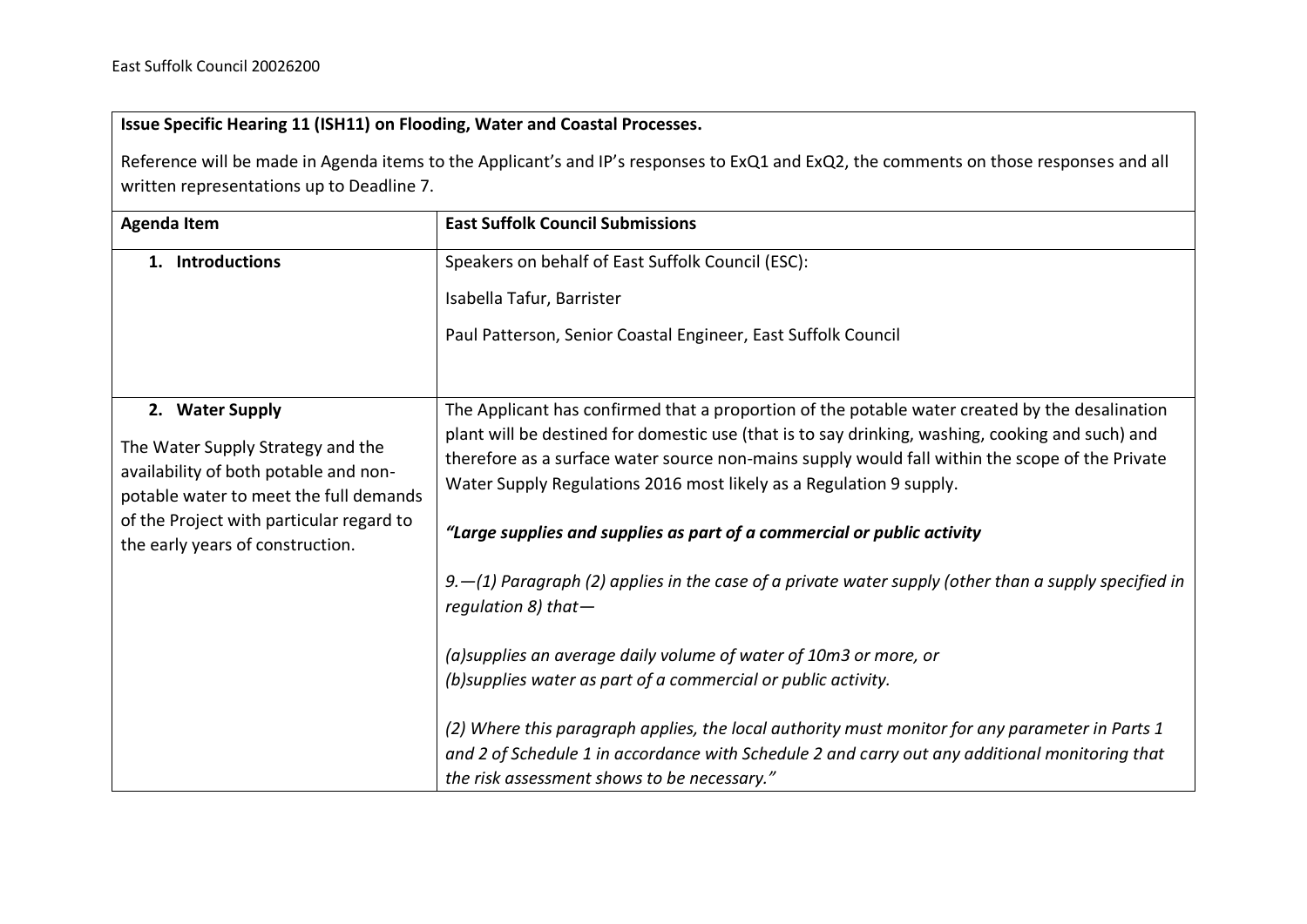| The Applicant has further stated that water will be imported to the site by tanker which will also<br>fall within the scope of the Private Water Supply Regulations 2016, if this is to form part of a<br>temporary supply the Applicant should also pay due regard to BS8551:2015 - Provision and<br>management of temporary water supplies and distribution networks (not including provisions for<br>statutory emergencies). Code of practice.                                                                                                                                                                                                           |
|-------------------------------------------------------------------------------------------------------------------------------------------------------------------------------------------------------------------------------------------------------------------------------------------------------------------------------------------------------------------------------------------------------------------------------------------------------------------------------------------------------------------------------------------------------------------------------------------------------------------------------------------------------------|
| As a Private Water Supply of this type it will be regulated by ESC as per Regulation 9(2) above to<br>ensure that it remains a wholesome supply, as defined by the Private Water Supply Regulations<br>2016, and we will be engaging with the Applicant further on this matter in the event the supply is<br>confirmed.                                                                                                                                                                                                                                                                                                                                     |
| We note the Applicant now proposes a temporary desalination in order to ensure a water supply<br>to the site during construction. The decision-maker will also need to be satisfied that there is a<br>solution to the operational water needs of the Project and that the impacts of that solution have<br>been properly assessed.                                                                                                                                                                                                                                                                                                                         |
| In respect of the temporary desalination plant, ESC has provided a response to, to the Applicant's<br>recent consultation on this, which was as follows:                                                                                                                                                                                                                                                                                                                                                                                                                                                                                                    |
| ESC have reviewed the Proposed Change 19 Consultation Documentation, we note that the<br>Applicant proposes the change to be non-material. The proposed desalination plant will extract 10<br>million litres of sea water a day, keep 3 million litres of freshwater and pump back 7 million litres<br>of concentrated sea water. It is not clear to ESC if this addition is a non-material change, but it<br>may be that any potential impacts introduced by the temporary desalination plant will not<br>dominate those generated by the overall development site when taken as a whole. ESC would<br>welcome further clarity on this from the Applicant. |

┑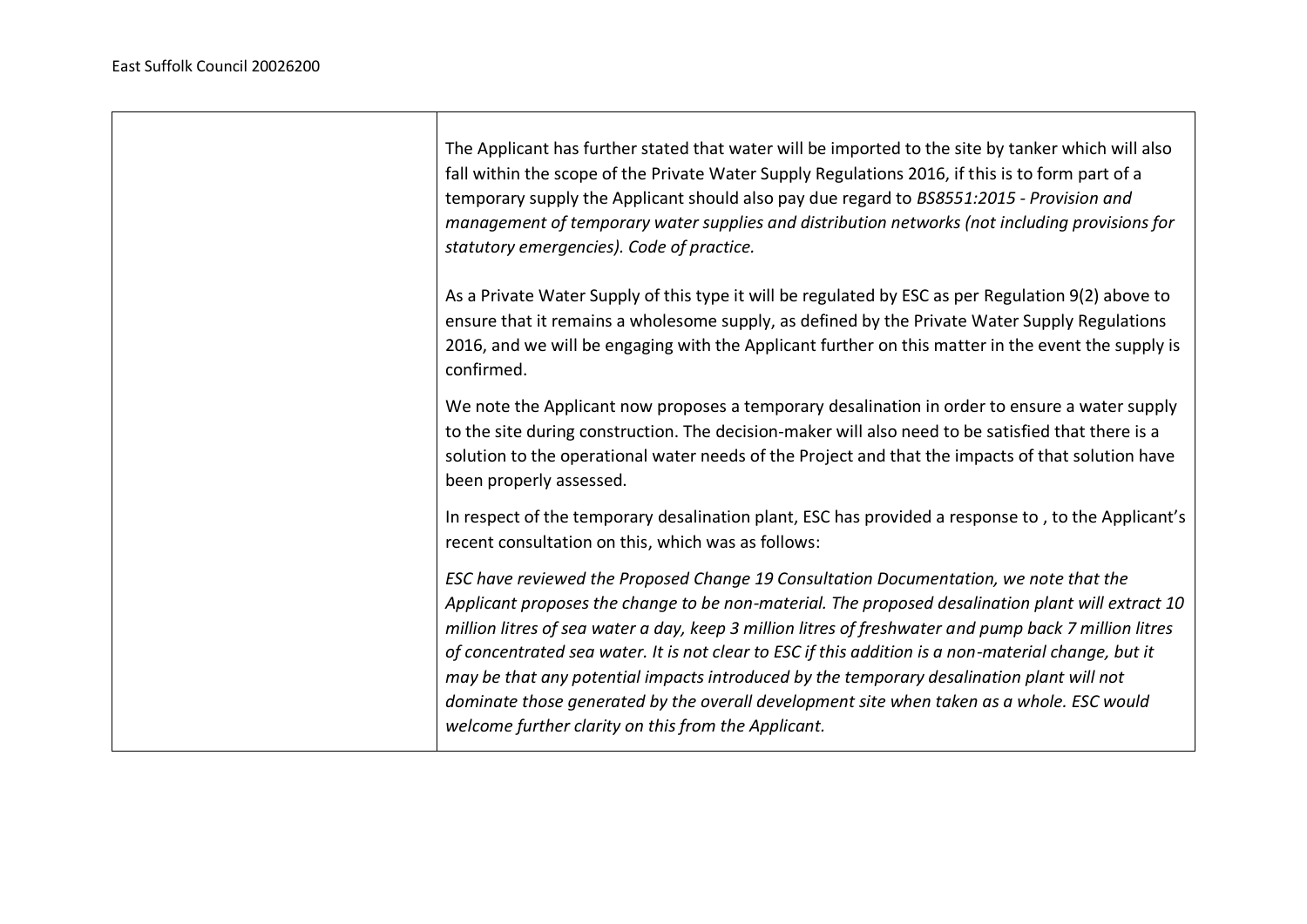*We provide you with the following comments and questions in relation to coastal processes, ecology and environmental protection matters: Coastal Processes ESC do not consider that this proposal would introduce a significant negative impact on coastal geomorphology or coastal processes. We note that the proposal includes intake and brine outfall pipework which is due to be 'installed under the beach and under the seabed using a trenchless construction method such as Horizontal Directional Drilling (HDD) or similar' (2.3.17). Section 2.3.20 states: 'The flow velocities within the 35cm diameter pipeline would be between 1.1- 1.7m/s'. We note that with an assumed internal diameter of 0.35m and an average flow velocity of 1.4m/s, the throughput would be calculated as follows - Area x Flow Speed = [3.142 x (0.35/2)^2] x 1.4 = ~ 0.135m3/s which is equivalent to 11,640 m<sup>3</sup> /day (~11.6 million l/day). With a forecast water demand of 2,500 to 4,000 m<sup>3</sup> /day it is apparent that there would be a sufficient supply. However, we would like to understand why there is an excess capacity in relation to the peak daily requirement. Our understanding is that more detail will be provided as part of the DCO application process and we look forward to reviewing this material in due course. The proposed pipeline installation is due to be located below both the beach and the seabed, however we would like to understand how deep this will be. It is also noted that the desalinisation plant may be retained for the duration of the construction period in reference to Section 2.3.4 which states 'for approximately the first four years of construction, i.e. to 2026 as set out in Paragraph 2.2.4 above. However, it should be assumed for the purposes of consultation that the desalination plant may need to be retained for longer \*– potentially throughout the majority of the construction period'. Following the proposed service life of the plant (being decommissioned once the Transfer Main is fully available), our understanding is that the buried section of pipeline is to be abandoned. The Applicant will therefore need to advise and confirm that exposure of the relic infrastructure will not present a coastal problem in the long term. ESC are concerned that this*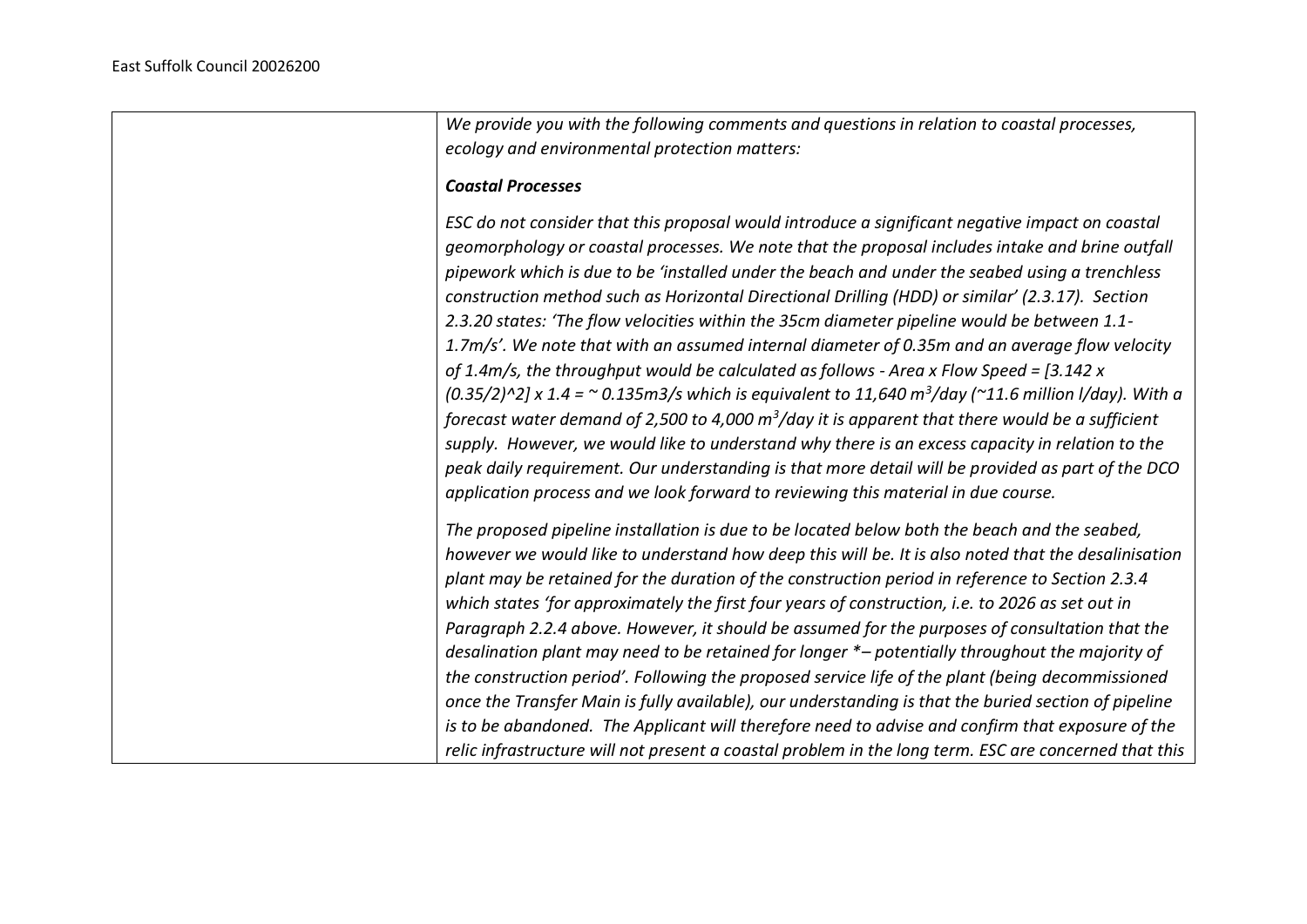| may present a risk further down the line that is beyond our control and request that sufficient<br>contingency is provided for this.                                                                                                                                                                                                                                                                                                                                                                                                                                                                                                                                                                                                                                                                                                                                                                                                                                                                             |
|------------------------------------------------------------------------------------------------------------------------------------------------------------------------------------------------------------------------------------------------------------------------------------------------------------------------------------------------------------------------------------------------------------------------------------------------------------------------------------------------------------------------------------------------------------------------------------------------------------------------------------------------------------------------------------------------------------------------------------------------------------------------------------------------------------------------------------------------------------------------------------------------------------------------------------------------------------------------------------------------------------------|
| Section 2.3.25 states that 'The seawater intake headworks would be decommissioned and<br>removed once the transfer main is fully available. The buried intake pipeline would be grouted,<br>capped and would remain in situ'. ESC would like to know what the proposed burial depth of this<br>pipework would be given that this is below the beach level, i.e how much future erosion<br>(lowering) has been considered. What is the risk of the buried pipes becoming exposed by an<br>eroding beach? What impacts on coastal processes and beach user safety are possible if the pipes<br>are exposed? What mitigation measures are proposed if the pipes become exposed? ESC would<br>request a requirement that the pipelines are removed should they become exposed.                                                                                                                                                                                                                                       |
| ESC wishes to highlight that Figure 2.3 implies an angled connection, however we presume this is<br>only for illustration purposes. Neither the directional drilling nor the outfall pipeline would cope<br>with a sharp change in angle as shown and the Applicant needs to clarify how this detail will be<br>constructed. The figure shows both the intake and outfall pipelines redirected to the Construction<br>Area after 4 years (if needed). The routing shows a sharp change in angle running north along the<br>seaward side of the proposed HCDF. Is the (re)connection to be made using a coffer dam, and is<br>the remainder of the pipeline route to be carried out by normal terrestrial engineering? ESC has<br>concerns regarding potential disturbance to the upper beach, with appropriate measures needing<br>to be confirmed and clarified. ESC also requests clarification on how the proposed land section<br>pipelines will cross within the Temporary Hard Coastal Defence (SSP wall). |
| Is it possible that the Desalinisation equipment will be operational at the time of construction of<br>the permanent HCDF and SCDF? If yes then please explain if and how the Desalinisation<br>equipment line and level will be modified and / or if the HCDF and SCDF structures will be<br>modified.                                                                                                                                                                                                                                                                                                                                                                                                                                                                                                                                                                                                                                                                                                          |
| Section 2.3.30 states that 'Localised dredging is assumed to be necessary in the immediate area<br>surrounding the diffusers'. What type of dredging is proposed, would this utilise plough or suction                                                                                                                                                                                                                                                                                                                                                                                                                                                                                                                                                                                                                                                                                                                                                                                                           |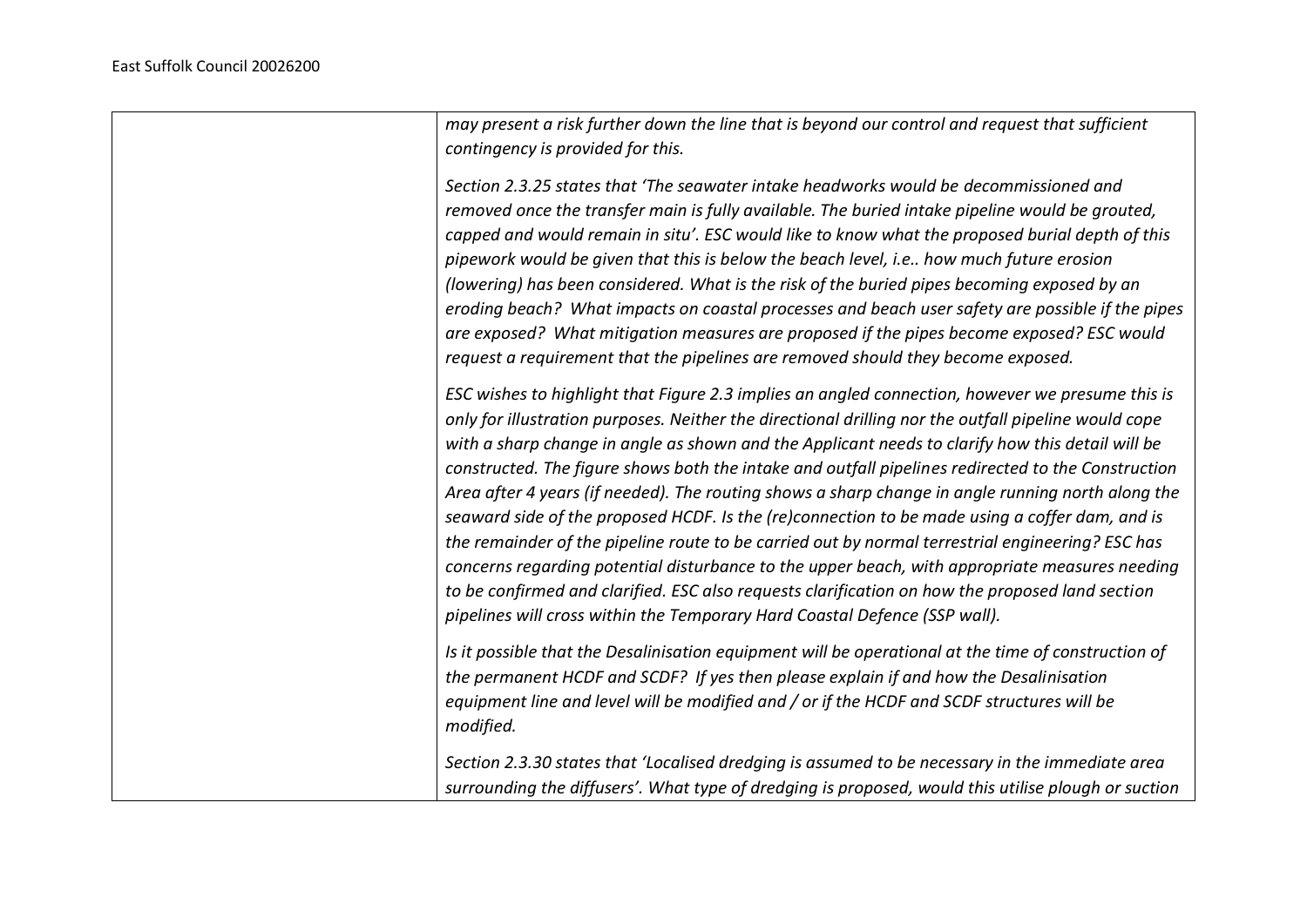| techniques, and how will the bed shear stresses change due to the intake and particularly the<br>outfall head in the nearshore zone - is additional modelling on this still to be done? The Applicant<br>will be obliged to monitor and maintain offshore structures regarding the potential for scour, so<br>ESC are hopeful that further details will follow.                                                                                                                                                                                                                                                                    |
|------------------------------------------------------------------------------------------------------------------------------------------------------------------------------------------------------------------------------------------------------------------------------------------------------------------------------------------------------------------------------------------------------------------------------------------------------------------------------------------------------------------------------------------------------------------------------------------------------------------------------------|
| Section 2.4.7 states that 'The Coastal Processes Monitoring and Mitigation Plan (CPMMP) would<br>enable detection of unexpected effects on these features and will apply equally to any potential<br>small scale impacts associated with the desalination works'. ESC will expect to see a section added<br>to the next iteration of the CPMMP to describe the monitoring activity (bathy and RPA topo) and<br>any mitigation required to cater for potential impacts of this new feature in the marine<br>environment.                                                                                                            |
| It is noted that the location of the proposed intake pipe is seaward of the bar, but the brine outfall<br>head is much closer to shore. Section 2.3.27 states that 'The pipe would extend approximately<br>200m seaward from the temporary Hard Coastal Defence Feature (HCDF). The indicative location<br>of the pipe is shown in Figures 2.3 and 2.4. This location is between the inner and outer longshore<br>bars and would place the outfall pipe in water approximately 2.5m deep at lowest astronomical<br>tide level. It would be sufficiently distant from the intake to minimise re-entrainment of the brine<br>water'. |
|                                                                                                                                                                                                                                                                                                                                                                                                                                                                                                                                                                                                                                    |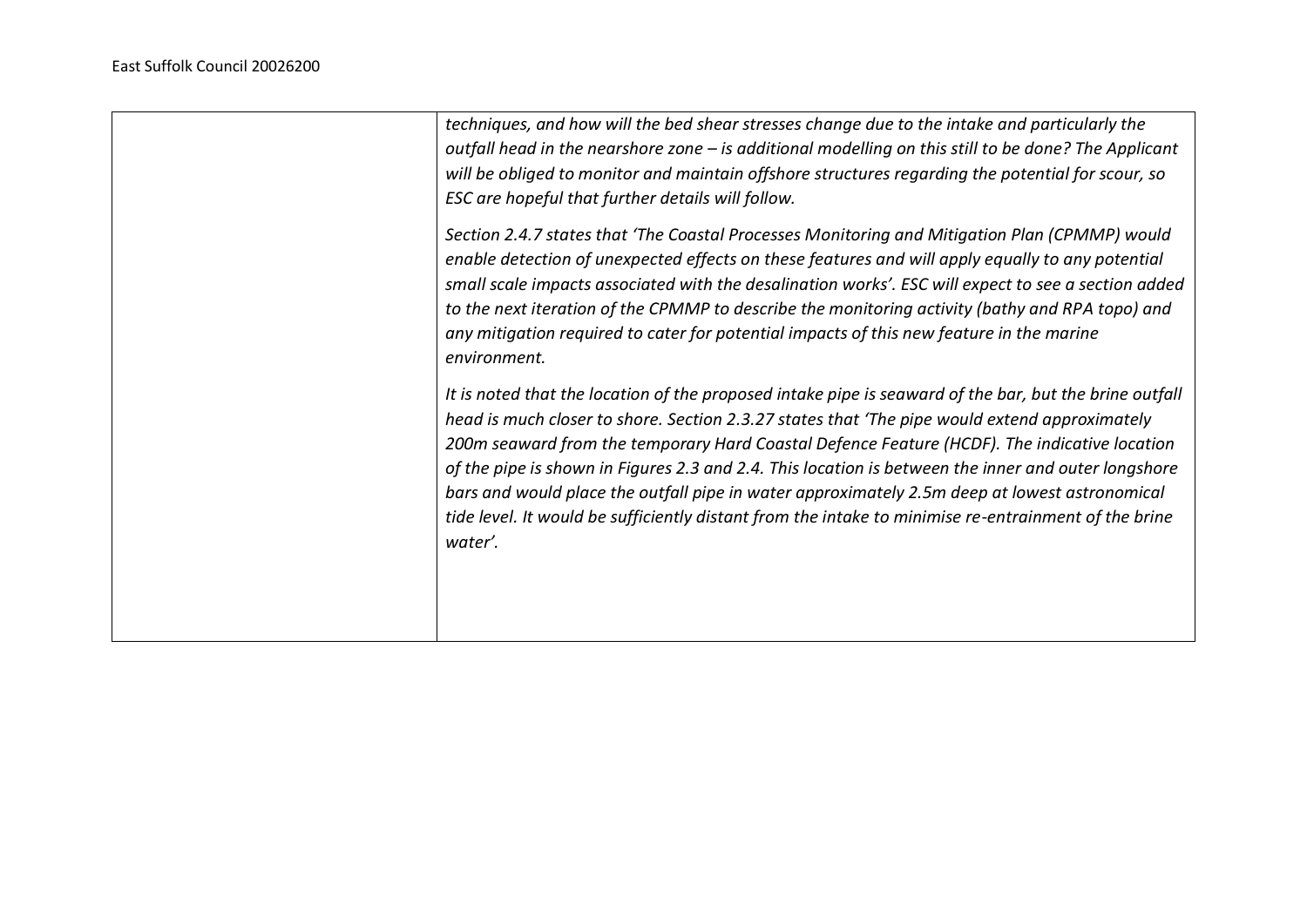

*clarification as to whether this outfall could cause sediment entrainment and a salient to develop on the shoreface (similar to the existing Sizewell B outfall pipe). Increased flow velocities could deflect suspended sediment alongshore which then is deposited elsewhere. ESC would like to have access to the assessment that was undertaken, including any modelling, to identify an optimum location for the outfall.*

## *Ecology*

*ESC note that terrestrial ecology has been screened out of further assessment (para. 2.4.2). Given the details provided on the installation and operation of the proposed equipment, we have no objection to this. The containerised equipment will be located within either the main platform area or the TCA (dependent on construction phase) and pipe work will be installed using HDD to avoid the beach area.*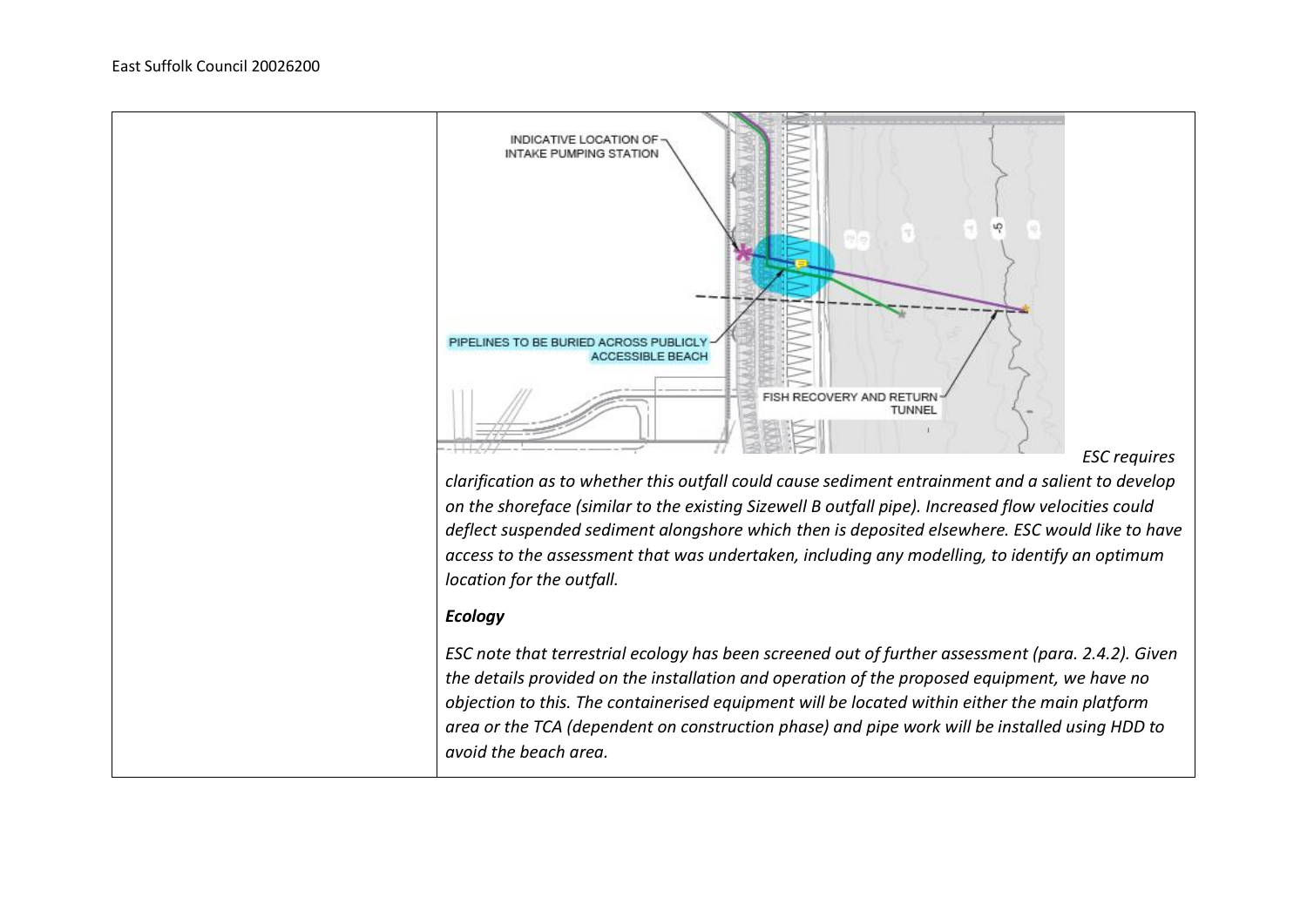| With regards to air quality, this has been scoped in for further assessment and we will need to                                                                                                                                                                                                                                                                                                                                                                                                                                                                                                                                                                                                                                                                                                                                                                                                                                                                                                                             |
|-----------------------------------------------------------------------------------------------------------------------------------------------------------------------------------------------------------------------------------------------------------------------------------------------------------------------------------------------------------------------------------------------------------------------------------------------------------------------------------------------------------------------------------------------------------------------------------------------------------------------------------------------------------------------------------------------------------------------------------------------------------------------------------------------------------------------------------------------------------------------------------------------------------------------------------------------------------------------------------------------------------------------------|
| consider the outcomes of this (although Natural England are the lead organisation for this                                                                                                                                                                                                                                                                                                                                                                                                                                                                                                                                                                                                                                                                                                                                                                                                                                                                                                                                  |
| matter). ESC will therefore defer any comments on marine ecology to Natural England and the                                                                                                                                                                                                                                                                                                                                                                                                                                                                                                                                                                                                                                                                                                                                                                                                                                                                                                                                 |
| <b>Environment Agency.</b>                                                                                                                                                                                                                                                                                                                                                                                                                                                                                                                                                                                                                                                                                                                                                                                                                                                                                                                                                                                                  |
| ESC would also like to raise a matter which does not appear to have been covered in the<br>consultation documentation, if the proposed equipment is moved to the "subsequent location" in<br>the TCA, will the pipes crossing the SSSI Crossing result in any changes to the design of the<br>structure? It is noted that a lot of work has gone in to trying to ensure that the design of the SSSI<br>Crossing minimises ecological fragmentation as far as possible and we do not wish to see this<br>undone by needing to install more pipes over the crossing.                                                                                                                                                                                                                                                                                                                                                                                                                                                          |
| <b>Environmental Protection (plant noise):</b>                                                                                                                                                                                                                                                                                                                                                                                                                                                                                                                                                                                                                                                                                                                                                                                                                                                                                                                                                                              |
| ESC understand that the proposed plant will operate continuously with the use of diesel<br>generators. This gives rise to noise concerns in the same way that other plant on the main<br>development site has been assessed. Whilst this is likely to form part of the overall site's noise, it is<br>something that will require assessment as it is semi-permanent fixed plant and unlikely to be<br>subject to processes designed to catch construction noise issues in the Sizewell C Noise Monitoring<br>and Mitigation Plan (NMMP). Other plant of this type (such as the combined heat and power<br>plant at the campus) are likely to be subject to a 35dB LAr noise limit so this may also need to be<br>the case for the proposed desalinisation plant. Ultimately, ESC ask that the potential for noise<br>impacts from the temporary desalinisation plant are given due consideration and the findings of<br>this assessment are made available for scrutiny at an appropriate time as part of the DCO process. |
| The Applicant has confirmed that a proportion of the potable water created by the desalination<br>plant will be destined for domestic use (that is to say drinking, washing, cooking and such) and<br>therefore as a surface water source non-mains supply would fall within the scope of the Private<br>Water Supply Regulations 2016, most likely as a Regulation 9 supply. As a Private Water Supply of<br>this type, it will be regulated by ESC to ensure that it remains a wholesome supply, as defined by                                                                                                                                                                                                                                                                                                                                                                                                                                                                                                            |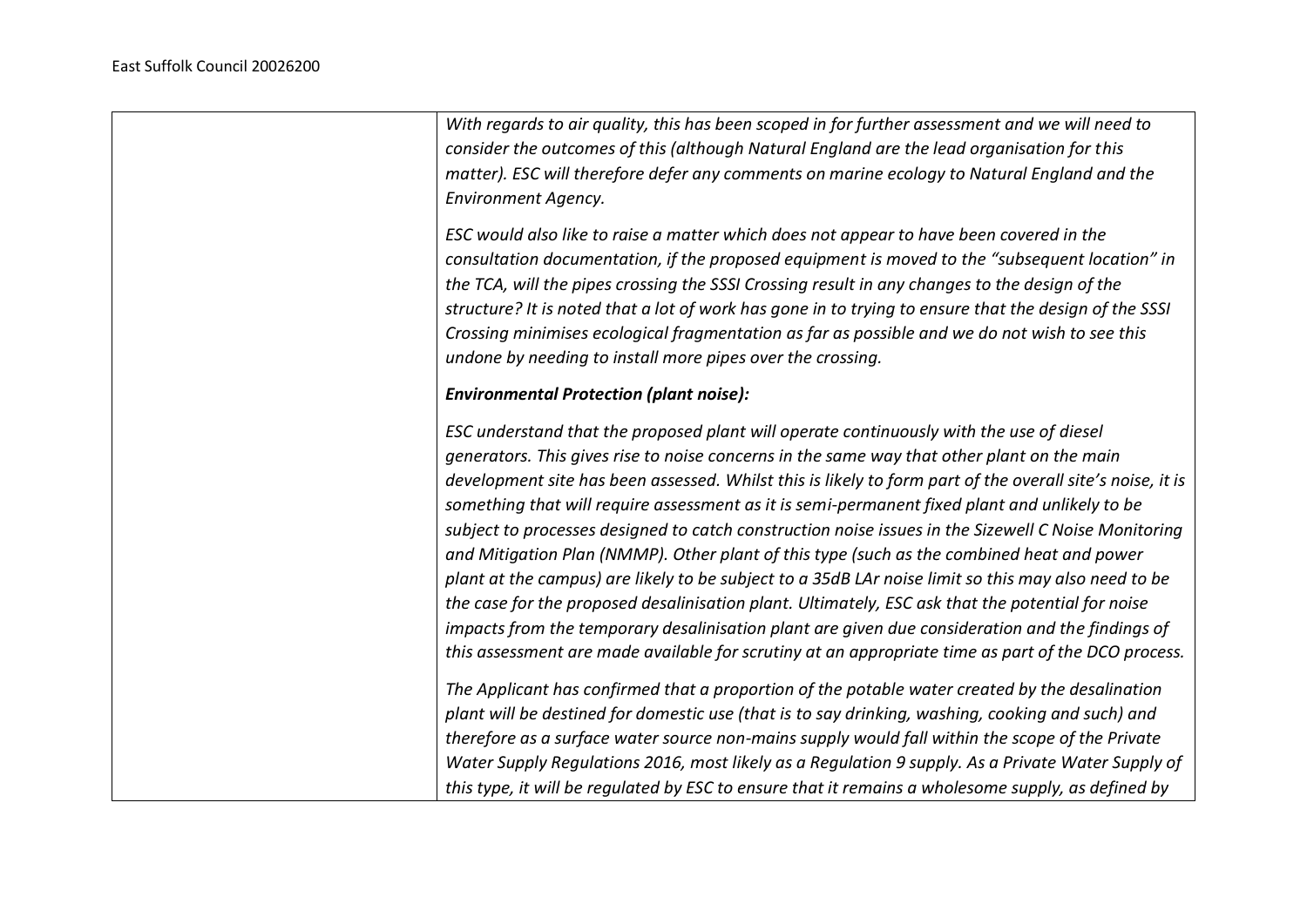|                                                                                  | the Private Water Supply Regulations 2016, and we will be engaging with the Applicant further on<br>this matter in the event the supply is confirmed.                                                                                                                                                                                                                                                                                                                                                                                         |
|----------------------------------------------------------------------------------|-----------------------------------------------------------------------------------------------------------------------------------------------------------------------------------------------------------------------------------------------------------------------------------------------------------------------------------------------------------------------------------------------------------------------------------------------------------------------------------------------------------------------------------------------|
|                                                                                  | ESC has some concerns that this late addition will not be able to be fully assessed and examined in<br>the remaining Examination period and we seek to ensure that ESC is not disadvantaged by not<br>being able to properly assess the change in the DCO process.                                                                                                                                                                                                                                                                            |
|                                                                                  | If a desalination plant is required during the whole of construction, this would be regrettable and<br>would need to be fully assessed, but the above comments would apply. If a desalination plant is<br>required during operation (if potable water cannot be supplied by Essex and Suffolk Water) then<br>this is likely to require additional land-take from the AONB, a separate TCPA application and will<br>be considered on its merits by ESC as LPA. Our preference is for a sustainable alternative to long-<br>term de-salination. |
|                                                                                  | ESC notes that the Applicant intends to submit further details regarding potable water supply at<br>Deadline 8. The decision maker will have to be satisfied that there is sufficient supply available<br>during the construction and operational phases of development. All implications will need to be<br>satisfactorily assessed. ESC will be seeking a solution that does not adversely impact the AONB.                                                                                                                                 |
| 3. Main Development Site Flood<br><b>Risk Assessment (MDS FRA)</b>               | (a) ESC defers to EA in respect of coastal flood risk.                                                                                                                                                                                                                                                                                                                                                                                                                                                                                        |
| Outstanding issues with respect to the<br>Applicant's assessment, in particular: | (b) ESC defers to the EA and SCC in respect of the MDS FRA.                                                                                                                                                                                                                                                                                                                                                                                                                                                                                   |
| (a) Coastal flood risk; and                                                      | As to the appropriate discharging authority under DCO Requirement 5, ESC strongly supports the<br>current drafting which identifies ESC as the discharging authority in respect of foul and surface                                                                                                                                                                                                                                                                                                                                           |
| (b) Any other areas of outstanding<br>concern for the MDS FRA.                   | water drainage for the following reasons:                                                                                                                                                                                                                                                                                                                                                                                                                                                                                                     |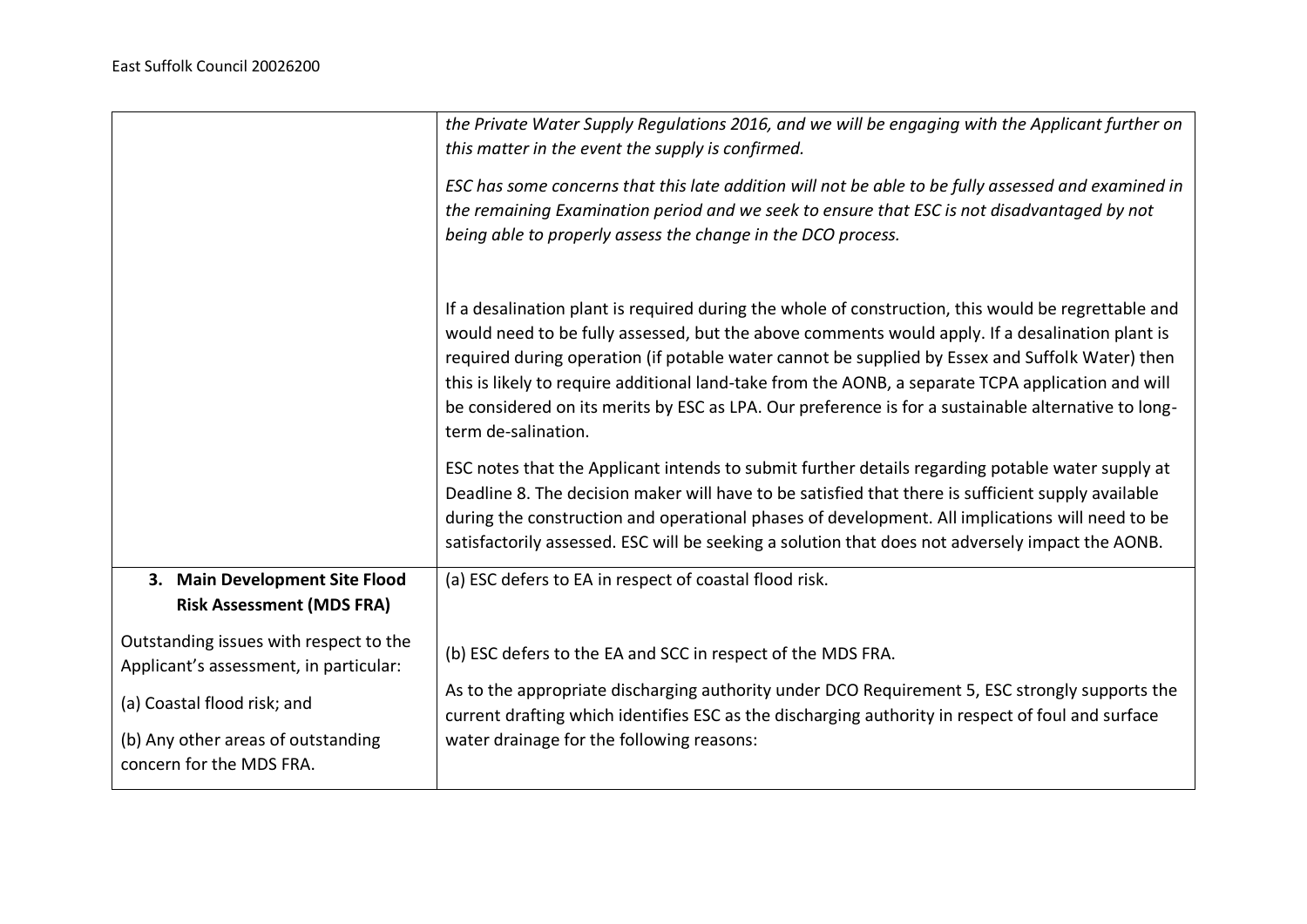|                                                                                                                                                                                                   | 1) As Local Planning Authority, ESC is extremely well versed in managing technical input from<br>a number of different bodies.<br>2) A number of organisations have an interest in this matter, including the EA, the IDB,<br>Natural England and SCC. ESC is best placed to 'hold the ring' and to reconcile the views of<br>those parties together with any other relevant matters, such as landscape and ecological<br>considerations.<br>Requirement 5 addresses both foul and surface water drainage. ESC agrees that those<br>3)<br>matters should be considered together, rather than having separate drainage strategies<br>approved by different authorities, to ensure that a comprehensive strategy is delivered.<br>4) ESC is the enforcement authority responsible for securing compliance with the approved<br>foul and surface water drainage plans and it is sensible in those circumstances for ESC to<br>approve the detailed water drainage plans. |
|---------------------------------------------------------------------------------------------------------------------------------------------------------------------------------------------------|-----------------------------------------------------------------------------------------------------------------------------------------------------------------------------------------------------------------------------------------------------------------------------------------------------------------------------------------------------------------------------------------------------------------------------------------------------------------------------------------------------------------------------------------------------------------------------------------------------------------------------------------------------------------------------------------------------------------------------------------------------------------------------------------------------------------------------------------------------------------------------------------------------------------------------------------------------------------------|
| 4. Associated Development Site<br><b>Flood Risk Assessments</b><br>Outstanding issues relating to the<br>following:<br>(a) Sizewell Link Road FRA; and<br>(b) Other Associated Development Sites. | (a) ESC defers to EA on the Sizewell Link Road FRA.<br>(b) ESC defers to EA in respect of the FRA for other Associated Development Sites.                                                                                                                                                                                                                                                                                                                                                                                                                                                                                                                                                                                                                                                                                                                                                                                                                             |
| 5. Outline Drainage Strategy<br><b>[REP2-033]</b><br>Outstanding issues relating to the<br>Outline Drainage Strategy with<br>particular reference to:                                             | ESC has no comments on the Outline Drainage Strategy [REP2-033]. ESC is still in the process of<br>reviewing the Drainage Strategy [REP7-017] and will provide any comments on that document<br>at Deadline 8.                                                                                                                                                                                                                                                                                                                                                                                                                                                                                                                                                                                                                                                                                                                                                        |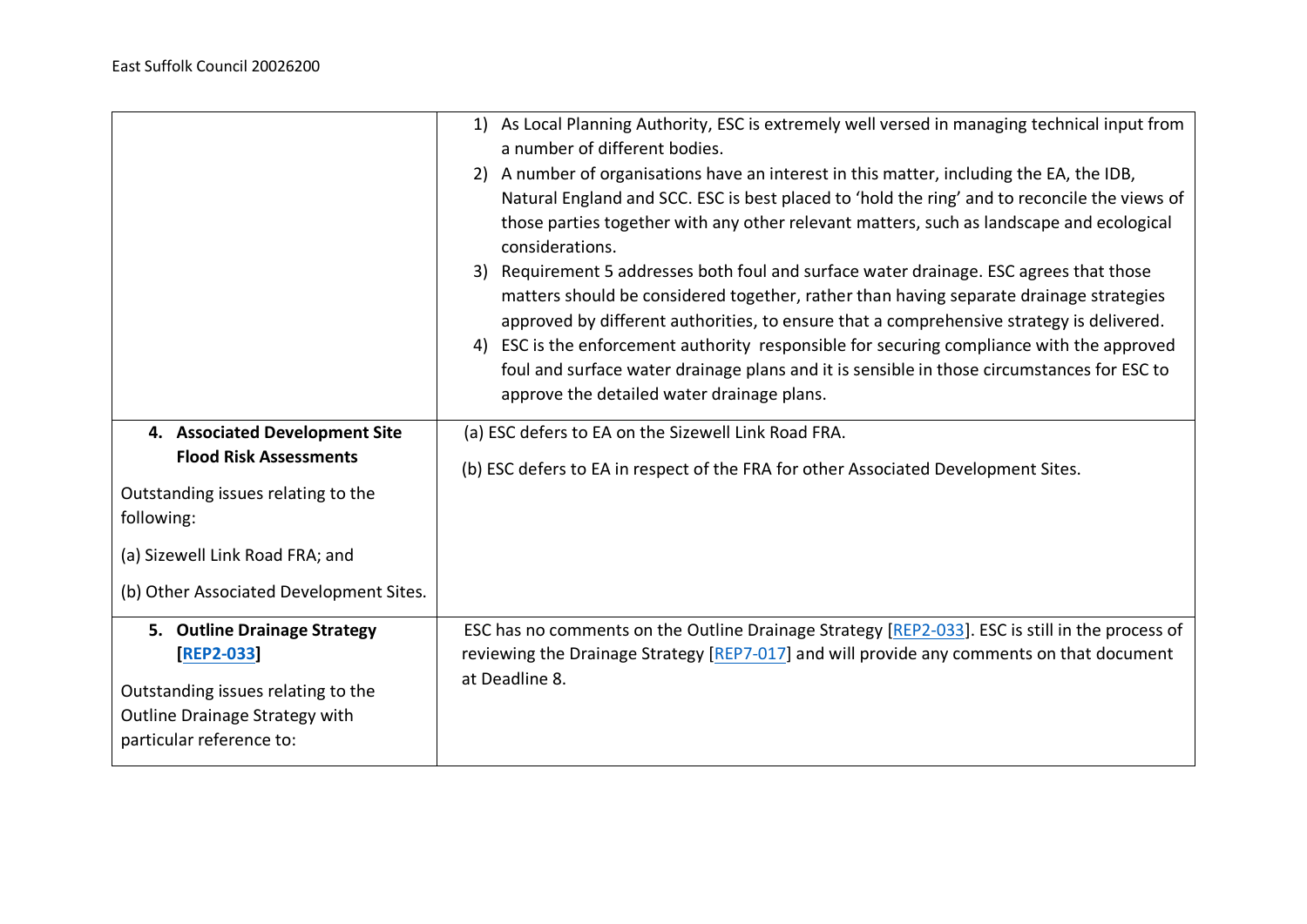| (a) Main Development Site, including<br><b>Water Management Zones</b><br>(b) Drainage strategies for Associated<br><b>Development Sites</b>                                                                                                                                                                                                                     |                                                                                                                                                                                                                                                                                                                                                                                                                                |
|-----------------------------------------------------------------------------------------------------------------------------------------------------------------------------------------------------------------------------------------------------------------------------------------------------------------------------------------------------------------|--------------------------------------------------------------------------------------------------------------------------------------------------------------------------------------------------------------------------------------------------------------------------------------------------------------------------------------------------------------------------------------------------------------------------------|
| 6. Water Monitoring and Response<br><b>Strategy [AS-236]</b><br>Outstanding issues relating to the Water<br>Monitoring and Response Strategy.                                                                                                                                                                                                                   | Pursuant to Requirement 7, ESC will be responsible for approving any water monitoring plans,<br>which must be in general accordance with the MDS Water Monitoring and Response Strategy<br>and the Draft Water Monitoring Plan, in consultation with the EA, IDB, RSPB, Natural England<br>and SCC. ESC welcomes this role and has no specific comments to make on the Water<br>Monitoring and Response Strategy.              |
| 7. Water Framework Directive<br><b>Compliance Assessment</b><br>Outstanding concerns with respect to<br>the Water Framework Directive<br>Compliance Assessment.                                                                                                                                                                                                 | ESC defers to the EA on this matter.                                                                                                                                                                                                                                                                                                                                                                                           |
| 8. Coastal Processes Update<br>Coastal processes update to include the<br>following: Modelling for SCDF through<br>decommissioning to 2140; modelling<br>relating to the detailed design of the<br>adapted HCDF; the SCDF design; the<br>provision of additional modelling, plans,<br>sections, and information sought by IPs;<br>the Minsmere Sluice Operation | <b>Coastal Processes update:</b><br>Modelling for SCDF through decommissioning to 2140:<br>The Applicant submitted a Storm Erosion Modelling Report for the SCDF (TR545 v2) at DL 7 [REP7-<br>045]. ESC has not completed its review of that document and will provide any comments at<br>Deadline 8. However, its preliminary view is that the Report appears to demonstrate that the<br>SCDF is likely to be viable to 2140. |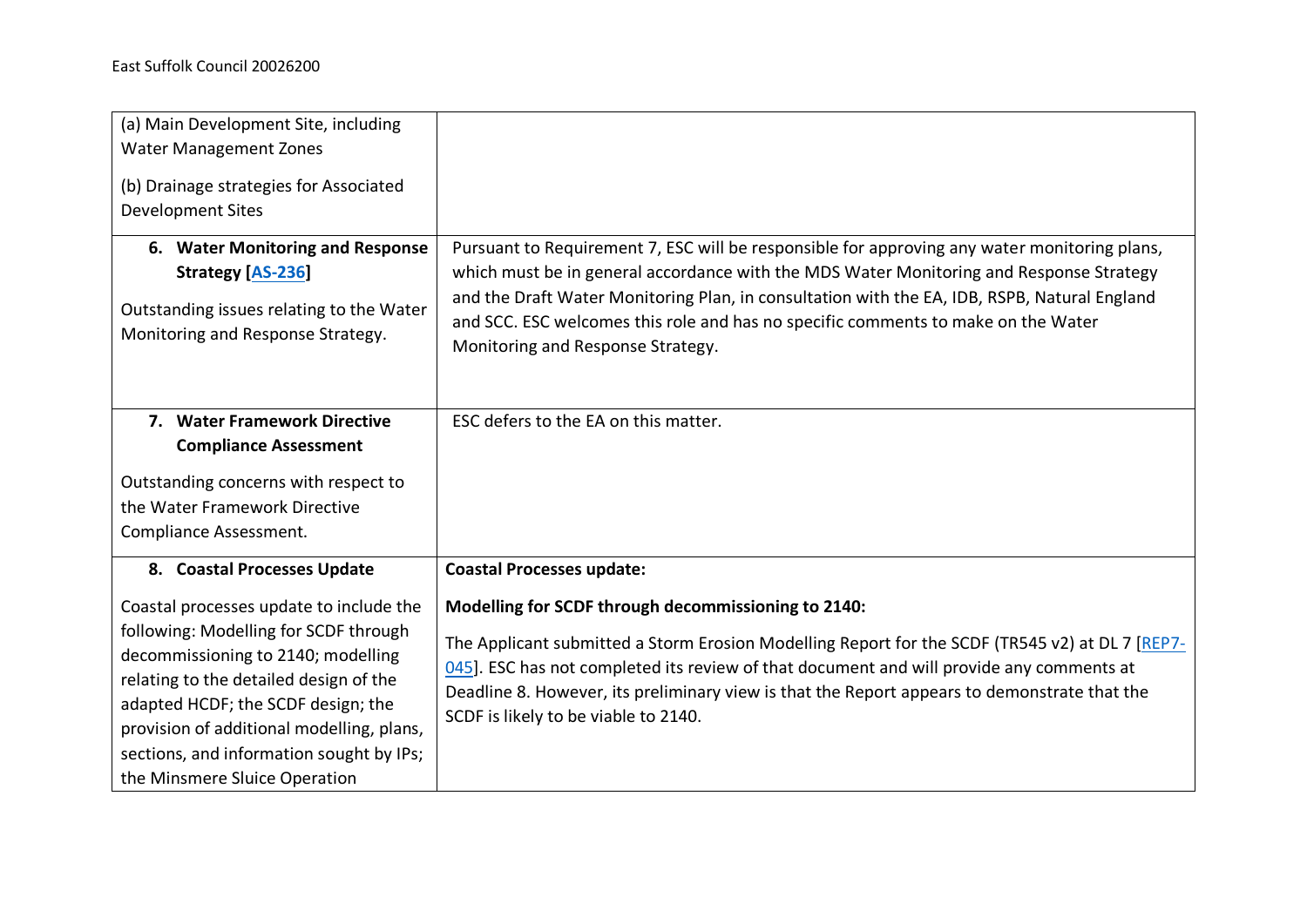| Technical Note; the monitoring, triggers,                                         | Modelling relating to the detailed design of the adapted HCDF:                                                                                                                                |
|-----------------------------------------------------------------------------------|-----------------------------------------------------------------------------------------------------------------------------------------------------------------------------------------------|
| mitigation, and controls incorporated<br>within the latest revisions of the draft | Modelling to prove the viability of an adaptive SCDF was included in the above report.                                                                                                        |
| DCO requirements, the DML and the                                                 | No additional modelling / information has been submitted regarding the design of an adaptive                                                                                                  |
| CPMMP.                                                                            | HCDF. However, the Storm Erosion Modelling Report for the SCDF [REP7-045] does provide an                                                                                                     |
|                                                                                   | assessment of the viability of the SCDF together with the adapted HCDF. ESC has not completed                                                                                                 |
|                                                                                   | its review of that document, but its preliminary view is that the Report indicates that even with                                                                                             |
|                                                                                   | the adaptive HCDF, the SCDF would be viable to 2140.                                                                                                                                          |
|                                                                                   |                                                                                                                                                                                               |
|                                                                                   | The SCDF design:                                                                                                                                                                              |
|                                                                                   | The Applicant submitted a Preliminary Design Report for Coastal Defence Features at DL 7 [REP7-<br>$101$ .                                                                                    |
|                                                                                   | ESC is yet to complete its review of that Report and will provide any comments at Deadline 8.                                                                                                 |
|                                                                                   | However, the Design Report was the subject of a brief presentation to ESC and EA by the                                                                                                       |
|                                                                                   | Applicant on 10/9 during which the Applicant advised that the SCDF sediment size to be used in                                                                                                |
|                                                                                   | the SCDF will be likely to match the native beach. This change is welcomed by ESC as it will reduce                                                                                           |
|                                                                                   | the risk of interruption to the longshore sediment transportation. However, we note that the                                                                                                  |
|                                                                                   | Coastal Processes Monitoring and Mitigation Plan (version 2) [REP5-059] identifies an "intention"<br>that the particle size for the SCDF and beach recharge should be within the natural size |
|                                                                                   | distribution but that the target particle size for the SCDF is yet to be finalised (see section 7.5.3 of                                                                                      |
|                                                                                   | the CPMMP). ESC seeks to ensure that the Applicant commits in the CPMMP to a default position                                                                                                 |
|                                                                                   | that the SCDF should include an appropriate range of particle sizes within the native range.                                                                                                  |
|                                                                                   |                                                                                                                                                                                               |
|                                                                                   |                                                                                                                                                                                               |
|                                                                                   | The provision of additional modelling, plans, sections, and information sought by IPs:                                                                                                        |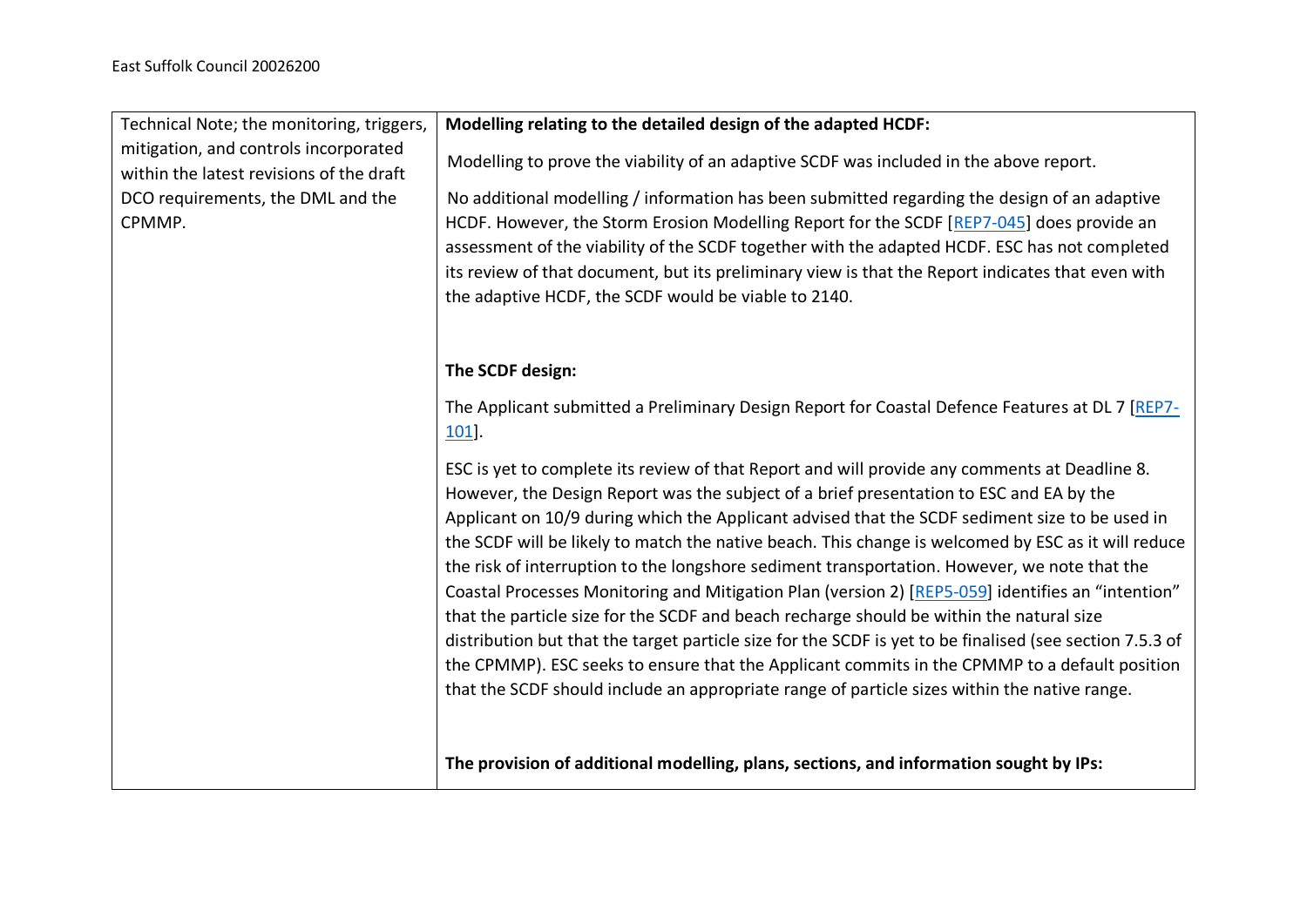| ESC provided comments on the Coastal Defences Design Report at Deadline 3 [REP3-062]. The<br>Applicant has committed to responding to the points and requests for additional information<br>raised by ESC by Deadline 8. ESC will comment on that submission in due course and will confirm<br>whether it considers that any additional modelling, plans and sections remain outstanding. |
|-------------------------------------------------------------------------------------------------------------------------------------------------------------------------------------------------------------------------------------------------------------------------------------------------------------------------------------------------------------------------------------------|
| The Minsmere Sluice Operation Technical Note:                                                                                                                                                                                                                                                                                                                                             |
| ESC defers to the EA on this matter.                                                                                                                                                                                                                                                                                                                                                      |
| The monitoring, triggers, mitigation, and controls incorporated within the last revisions of the<br>draft DCO requirements, the DML and CPMMP:                                                                                                                                                                                                                                            |
| ESC made five comments in respect of this agenda item:                                                                                                                                                                                                                                                                                                                                    |
| 1) By way of an update, ESC confirmed that the Applicant had committed to making a<br>contribution to the Council's resourcing costs through Schedule 2 of the Deed of<br>Obligation. ESC intends to use part of that contribution to carry out monitoring of the<br>Thorpeness shoreline.                                                                                                |
| 2) As set out above, ESC seeks further commitment in the CPMMP to ensure, as a default<br>position, that the SCDF is comprised of an appropriate range of particle sizes within the<br>native range.                                                                                                                                                                                      |
| In respect of Requirement 7A, ESC considers that provision should be made to ensure that<br>3)<br>the content of the CPMMP is regularly reviewed, updated and approved by ESC as<br>appropriate. The Applicant has proposed that the review mechanisms should be included<br>in the CPMMP rather than through a DCO requirement and suggested that Requirement                            |